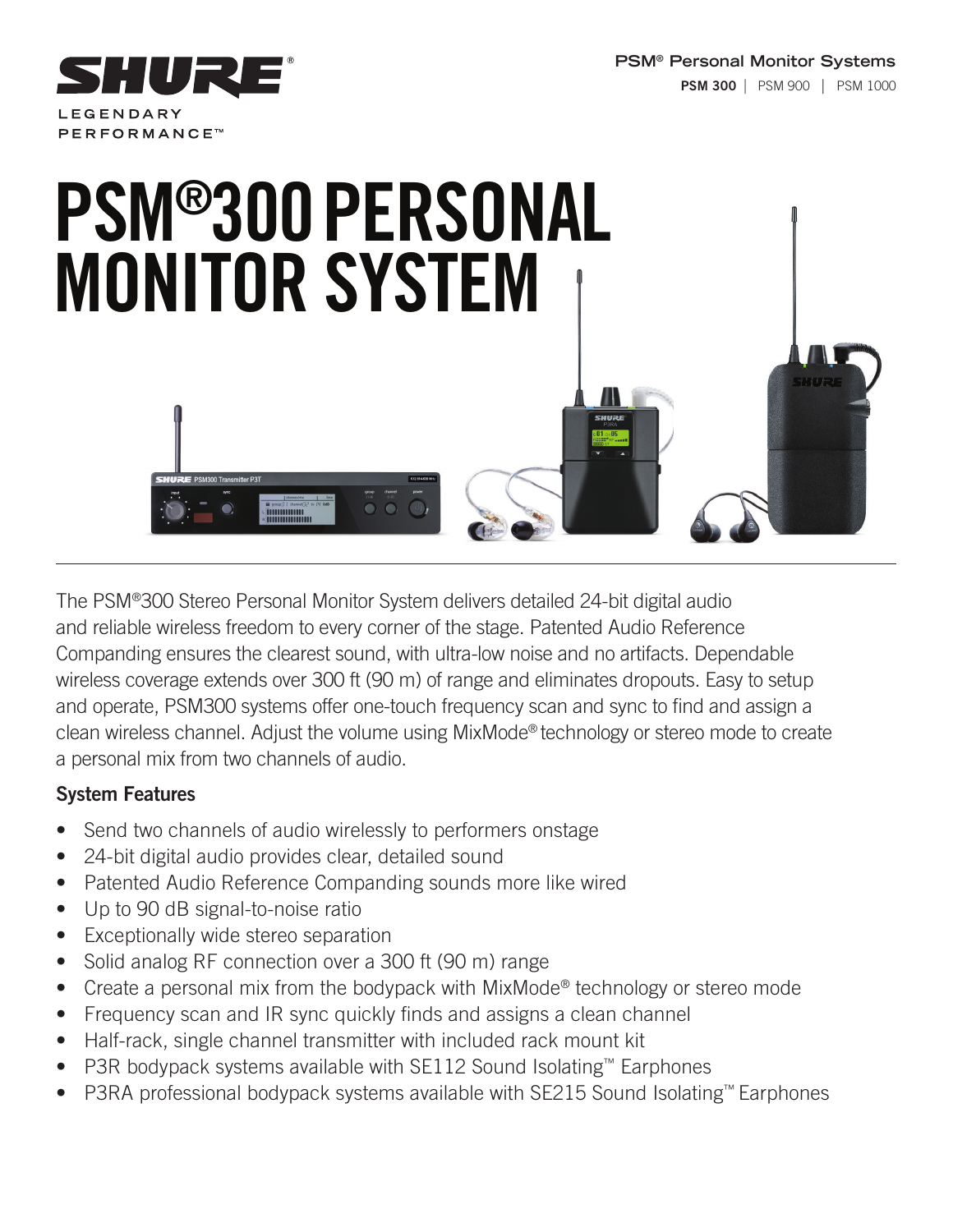# PSM®300 System Specifications

| RF Carrier Range                                                | 488-937.5 MHz<br>(Varies by region, see frequency range and output power table) |
|-----------------------------------------------------------------|---------------------------------------------------------------------------------|
| Compatible Frequencies<br>Per band                              | up to 15                                                                        |
| Tuning Bandwidth                                                | 24 MHz maximum (Note: varies by region)                                         |
| Operating Range<br>Environment dependent                        | 90 m (300 ft)                                                                   |
| Audio Frequency Response                                        | 38 Hz-15 kHz                                                                    |
| Signal-to-Noise Ratio<br>A-weighted                             | 90 dB (typical)                                                                 |
| Total Harmonic Distortion<br>ref. $\pm 34$ kHz deviation @1 kHz | <0.5% (typical)                                                                 |
| Companding                                                      | Patented Shure Audio Reference Companding                                       |
| Spurious Rejection<br>ref. 12 dB SINAD                          | >80 dB (typical)                                                                |
| <b>Frequency Stability</b>                                      | $\pm 2.5$ ppm                                                                   |
| MPX Pilot Tone                                                  | 19 $kHz$ ( $\pm$ 1 Hz)                                                          |
| Modulation                                                      | FM*, MPX Stereo<br>(ref. $\pm 34$ kHz deviation @ 1 kHz)                        |
| Operating Temperature                                           | -18 °C (0 °F) to +63 °C (145 °F)                                                |

NOTE:

This Radio equipment is intended for use in musical professional entertainment and similar applications. This Radio apparatus may be capable of operating on some frequencies not authorized in your region. Please contact your national authority to obtain information on authorized frequencies and RF power levels for wireless microphone products.

#### Frequency Range

| . .             | . .         |                                   |
|-----------------|-------------|-----------------------------------|
| <b>Band</b>     | Range (MHz) | <b>Transmitter</b><br>Output (mW) |
| G20             | 488-512     | 30                                |
| H8E             | 518-542     | 10                                |
| H <sub>20</sub> | 518-542     | 30                                |
| J10             | 584-608     | 30                                |
| J13             | 566-590     | 30                                |
| <b>JB</b>       | 806-810     | 10                                |
| K12             | 614-638     | 30                                |
| K3E             | 606-630     | 30                                |
| L18             | 630-654     | 10                                |
| L <sub>19</sub> | 630-654     | 30                                |
| M16             | 686-710     | 30                                |
| M18             | 686-710     | 10                                |
| Q25             | 742–766     | 30                                |
| R12             | 794-806     | 10                                |
| S8              | 823-832     | 20                                |
| T11             | 863-865     | 10                                |
| X7              | 925-937.5   | 10                                |
|                 |             |                                   |

#### Optional Accessories and Replacement Parts

| Bodypack receiver                                          | P <sub>3R</sub>   |
|------------------------------------------------------------|-------------------|
| Half-rack Transmitter                                      | P3T               |
| Universal bodypack receiver                                | P <sub>3</sub> RA |
| Antenna and power distribution system                      | PA411             |
| Wired PSM bodypack                                         | P9HW              |
| Dynamic MicroDriver earphones                              | SF112             |
| Dynamic MicroDriver earphones                              | SF215             |
| High-definition MicroDriver earphones with tuned bass port | SF315             |
| High-definition earphones with dual MicroDrivers           | SF425             |
| High-definition earphones with triple MicroDrivers         | SE535             |
| High-definition earphones with quad MicroDrivers           | SF846             |
| Carrying/Storage Bag                                       | 95A2313           |
| 1/4 wave antenna (774-952 MHz)                             | UA400             |
| 1/4 wave antenna (470-752 MHz)                             | <b>UA400B</b>     |

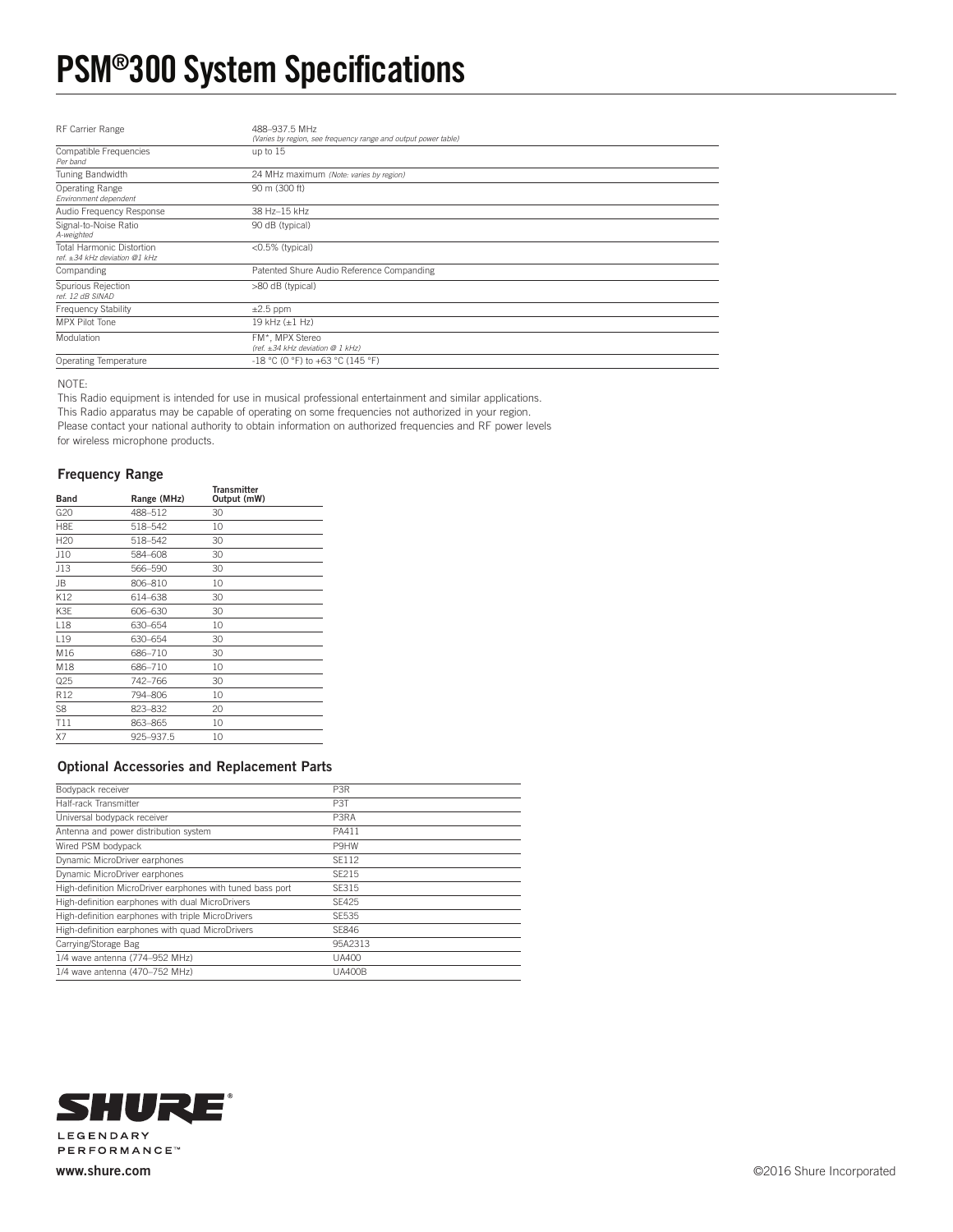## P3T Wireless Transmitter

#### **Overview**

Dependable wireless transmission and 24-bit digital audio deliver a superior personal monitoring mix for every performance. Send 2 channels of audio to a<br>bodypack receiver up to 300 feet away, with patented Audio Reference Rear-panel balanced inputs and loop outputs provide versatile connectivity to audio sources and other P3T units.

- Single channel, half-rack transmitter with included rack mount kit<br>• Sends a stereo or mono mix wirelessly to performers onstage
- Sends a stereo or mono mix wirelessly to performers onstage Rock-solid wireless connection to P3R receiver over 300 ft (90 m) range
- 
- One-touch IR sync instantly links transmitter to receiver<br>• Un to 30 mW output nower (region dependent) Up to 30 mW output power (region dependent)
- 24 MHz tuning range (region dependent)
- 
- ¼" (6.3 mm) TRS balanced inputs and loop outputs High-contrast LCD menu with detailed L/R audio output meters
- 
- Detachable antenna External power supply
- Selectable line/aux level

#### Product Specifications

| RF Output Power          | 10, 20, 30 mW                                                                           |
|--------------------------|-----------------------------------------------------------------------------------------|
|                          | Note: varies by region                                                                  |
| RF Output Impedance      | 50 $\Omega$ (typical)                                                                   |
| Net Weight               | 783 g (27.6oz.)                                                                         |
| Dimensions               | $43 \times 198 \times 172$ mm ( $1.7 \times 7.8 \times 6.8$ in.), $H \times W \times D$ |
| Power Requirements       | 12-15 V DC, 260 mA maximum                                                              |
| Audio Input              |                                                                                         |
| Connector Type           | 6.35 mm (1/4") TRS                                                                      |
| Polarity                 | Tip positive with respect to ring                                                       |
| Configuration            | Electronically balanced                                                                 |
| Impedance                | 40 kΩ (actual)                                                                          |
| Nominal Input Level      | Switchable, +4 dBu, -10 dBV                                                             |
| Maximum Input Level      | +4 dBu: +22 dBu                                                                         |
|                          | $-10$ dBV: $+12.2$ dBu                                                                  |
| Pin Assignments          | Tip=hot, Ring=cold, Sleeve=ground                                                       |
| Phantom Power Protection | Up to 60 V DC                                                                           |
| <b>Audio Output</b>      |                                                                                         |
| Connector Types          | 6.35 mm (1/4") TRS                                                                      |
| Configuration            | Electronically balanced                                                                 |
| Impedance                | Connected directly to inputs                                                            |
|                          |                                                                                         |



P3T Front Panel



If 77 S **LEGENDARY PERFORMANCE™**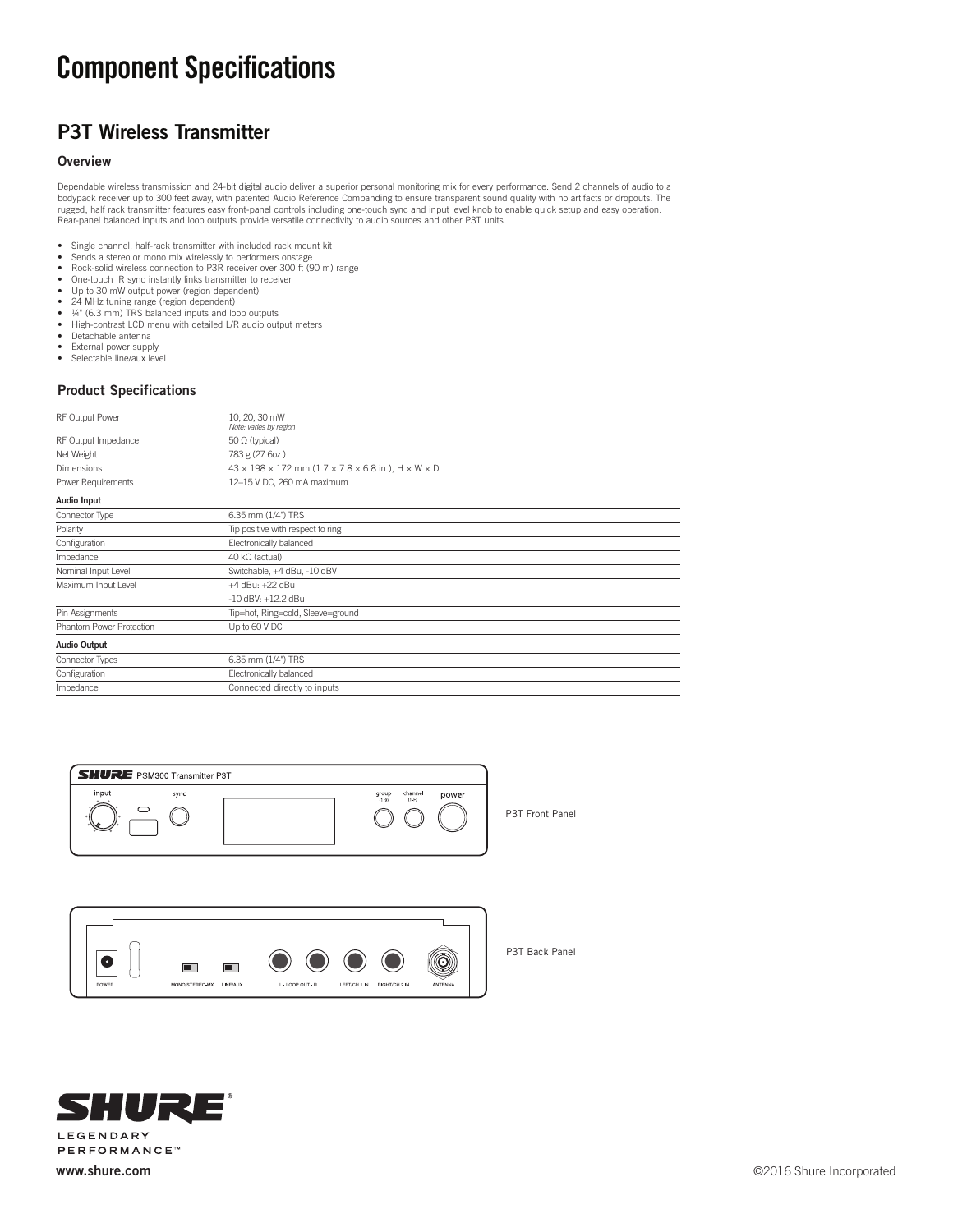# Component Specifications

## P3R Wireless Bodypack Receiver

#### **Overview**

The P3R is a wireless stereo bodypack receiver for use with the PSM®300 Personal Monitor System. With 24-bit digital audio clarity and up to 300 ft of range (90 m), the P3R offers reliable wireless freedom that covers every corner of the stage. Simply connect<br>a set of earphones and adjust the controls to create a wireless personal mix. Patented Audio clearest sound, with ultra-low noise and no artifacts. Use MixMode® technology to customize the mono blend from two channels of audio, or select stereo mode and adjust the left/right balance as desired. One-touch frequency scan and automatic frequency selec-tion enables quick setup and connection to a P3T transmitter via IR sync.

- Slim, lightweight, durable form factor
- Frequency scan and IR sync quickly finds and assigns a clean channel
- MixMode® technology enables adjustment of two independent monitoring mix levels
- Stereo mode enables adjustment of left/right balance
- Easy to adjust volume knob and mix control 2 AA batteries provide up to 6 hours of continuous operation
- Power save mode preserves battery life when earphones are not connected
- Power save mode preserves ba<br>• Power and battery status LED

#### Specifications

| Active RF Sensitivity<br>(at 20 dB SINAD)                                | $2.2 \mu V$                                        |
|--------------------------------------------------------------------------|----------------------------------------------------|
| Image Rejection                                                          | $>90$ dB                                           |
| Adjacent Channel Rejection                                               | $>60$ dB                                           |
| Intermodulation Attenuation                                              | $>50$ dB                                           |
| <b>Blocking</b>                                                          | $>60$ dB                                           |
| Audio Output Power<br>$1$ kHz @ <1% distortion, peak power, @32 $\Omega$ | 80 mW (per output)                                 |
| Minimum Load Impedance                                                   | $16 \Omega$                                        |
| Headphone output                                                         | 3.5 mm (1.8") stereo                               |
| Net Weight                                                               | 98 g (3.5 oz.)<br>(without batteries)              |
| Dimension                                                                | $110 \times 64 \times 21$ mm $H \times W \times D$ |
| <b>Battery Life</b><br>(continuous use)                                  | 5-7 hours, AA batteries                            |



P3R Wireless Bodypack Receiver